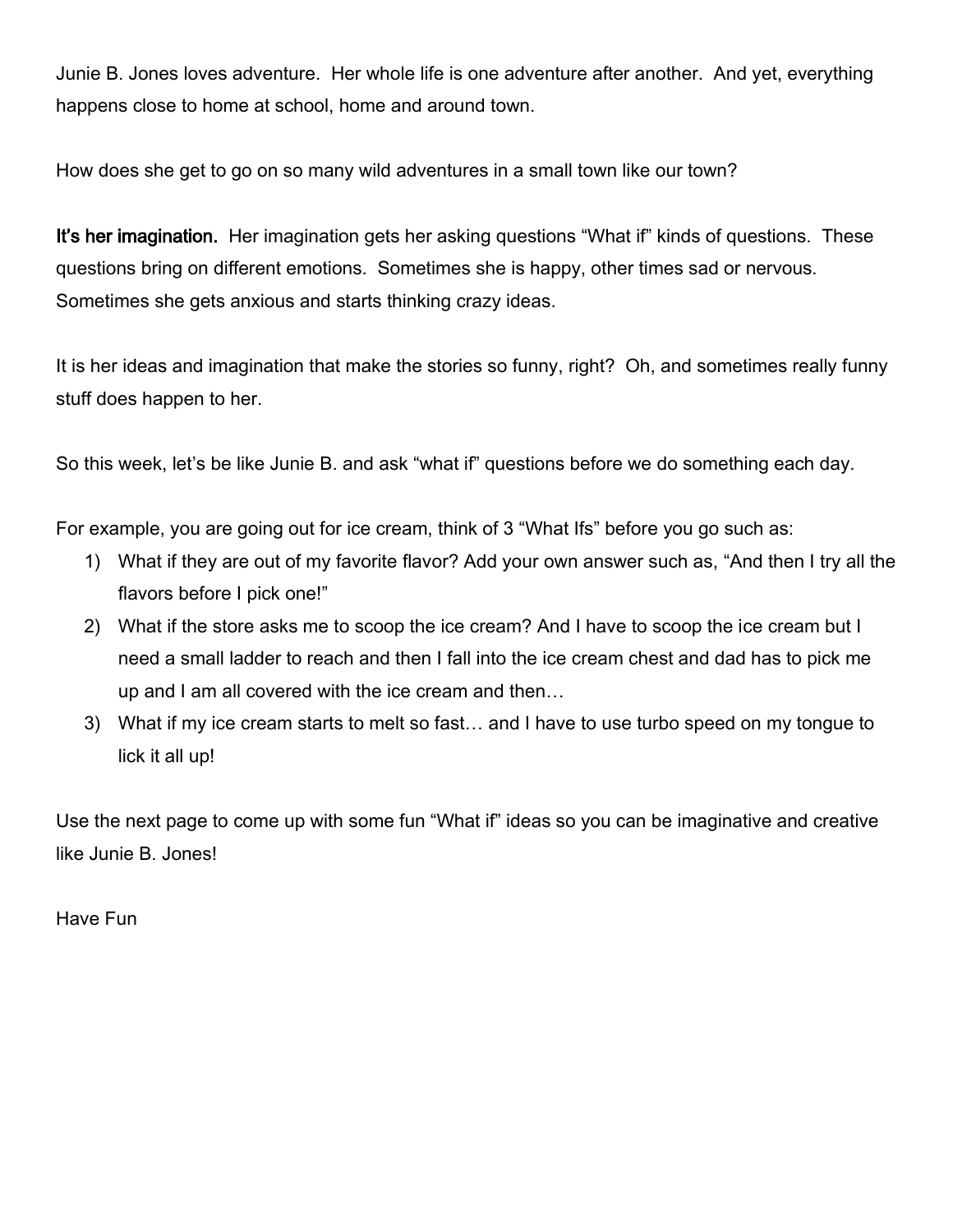## What if?

Space for a picture

Space for a picture